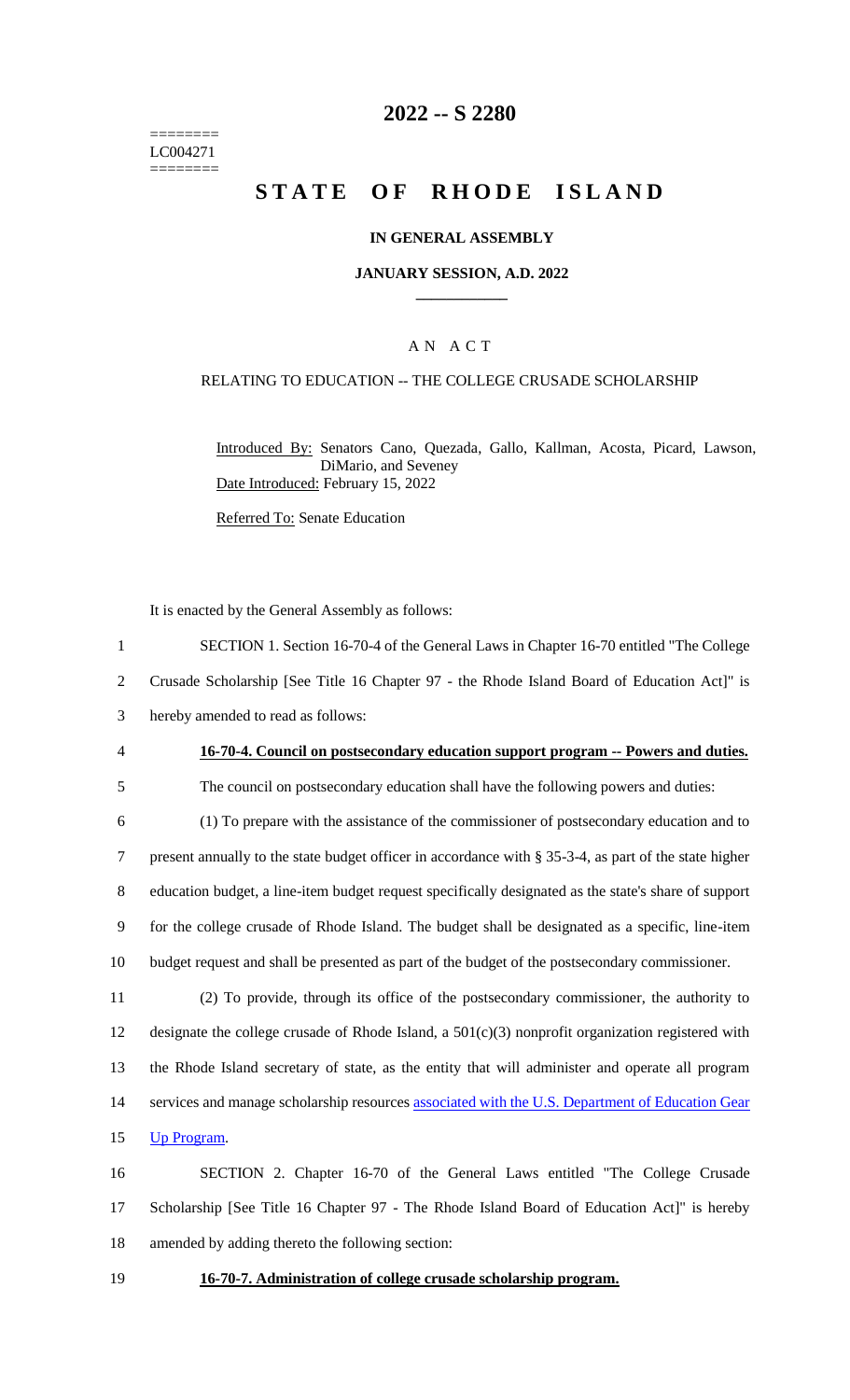- 1 Any scholarships that college crusade program participants receive directly from the
- 2 college crusade of Rhode Island scholarship program, are not to be considered federal or financial
- 3 aid as applied to the provisions of the Rhode Island promise scholarship, as set forth in chapter 107
- 4 of title 16.
- 5 SECTION 3. This act shall take effect upon passage.

======== LC004271 ========